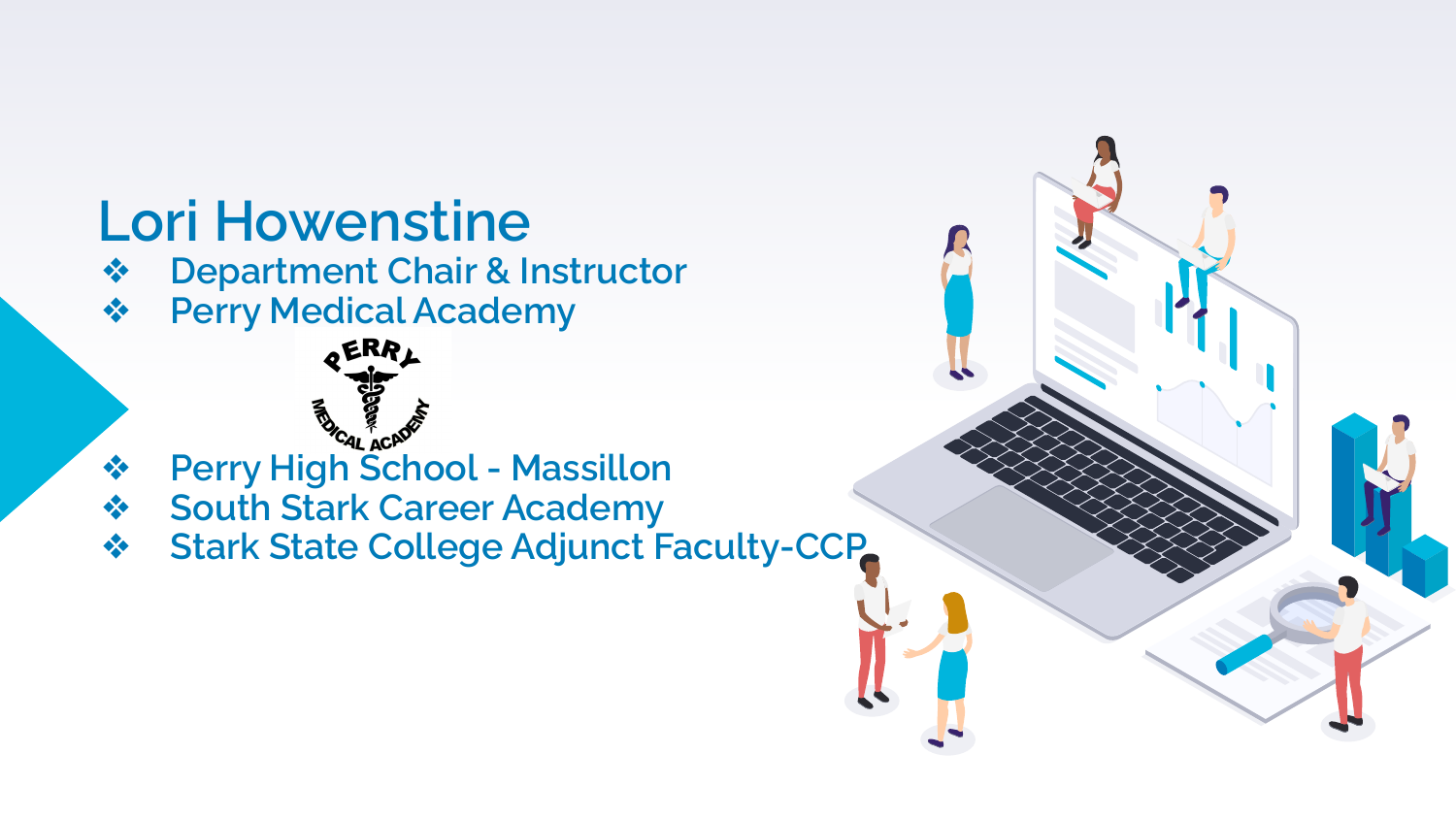## **Perry Medical Academy**

# **Pre-COVID 19 World**

### **College Medical Tech Prep**

#### **Junior Year**

 $>$  STNA

#### **Senior Year**

- ➢ Phlebotomy NHA
- ➢ Hospital Rotations
- $>$  FMT
- ➢ CCP Medical Terminology

#### **Healthcare Occupations & Technologies**

### **Junior Year**

**STNA** 

### **Senior Year**

- ➢ Clinical Medical Assisting
- ➢ Medical Office Rotations
- ➢ CCP Medical Terminology

\*We are able to accept up to 48 juniors into the Med Tech Prep Program and up to 24 juniors into the Healthcare Occupations Program each year. We also have a Sophomore level Introduction to Medical Careers Program that enrolls around 80-100 students each year.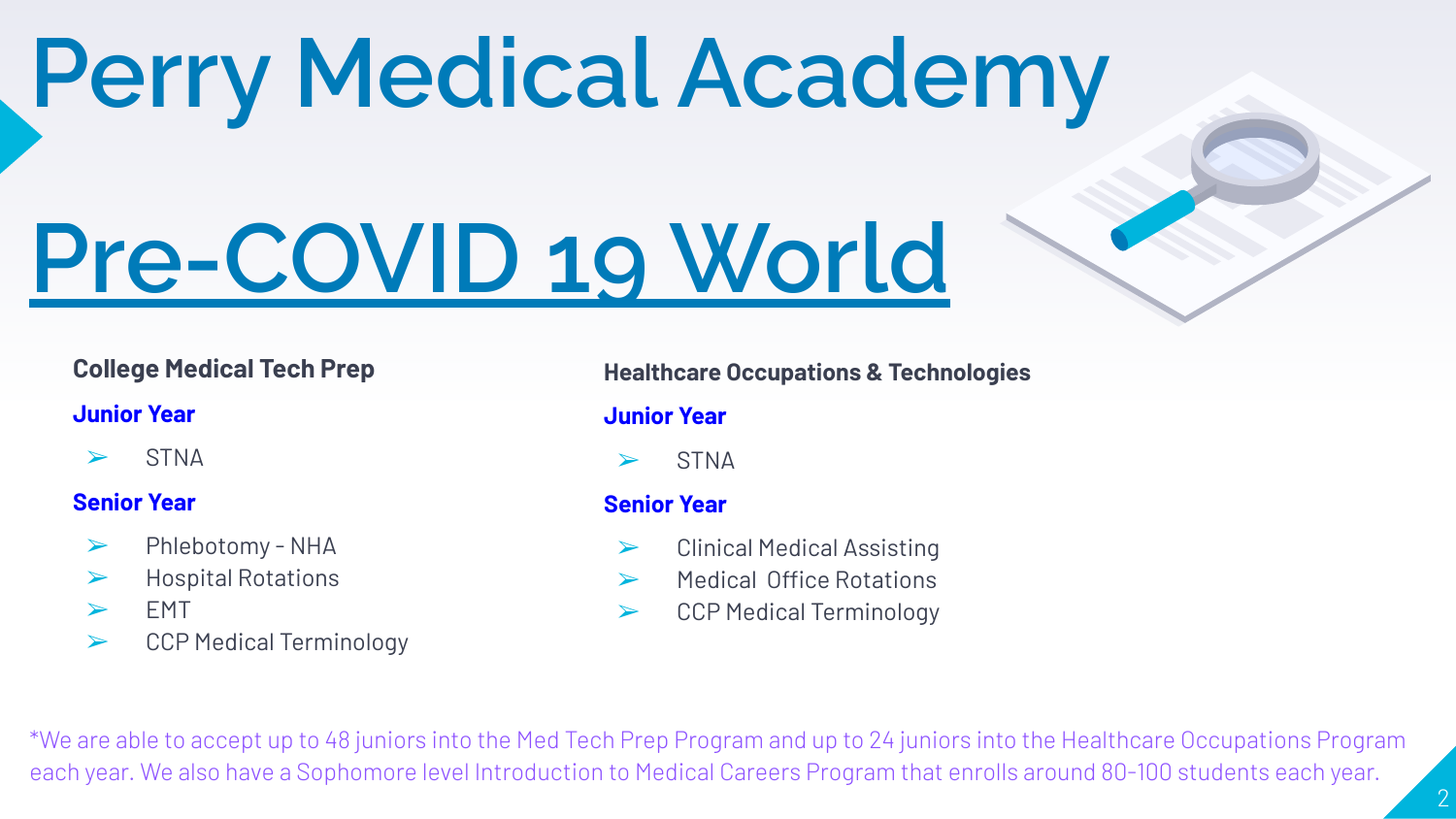## **Perry Medical Academy**

# **COVID 19 World**

### **College Medical Tech Prep**

#### **Junior Year**

 $>$  STNA

### **Senior Year**

- ➢ Complete State Testing from Junior Year\*
- **PersonAbility NHA**
- ➢ OSHA 10 **>**Career**Safe**® Online- Healthcare
- $\triangleright$  EKG Technician NHA National  $\mathbb{X}$ Association
- $>$  FMT
- ➢ CCP Medical Terminology

#### **Healthcare Occupations & Technologies**

**Junior Year**

**STNA** 

### **Senior Year**

- ➢ Clinical Medical Assisting
- > PersonAbility NHA National X
- ➢ OSHA 10 **>**Career**Safe**® Online- Healthcare
- ➢ CCP Medical Terminology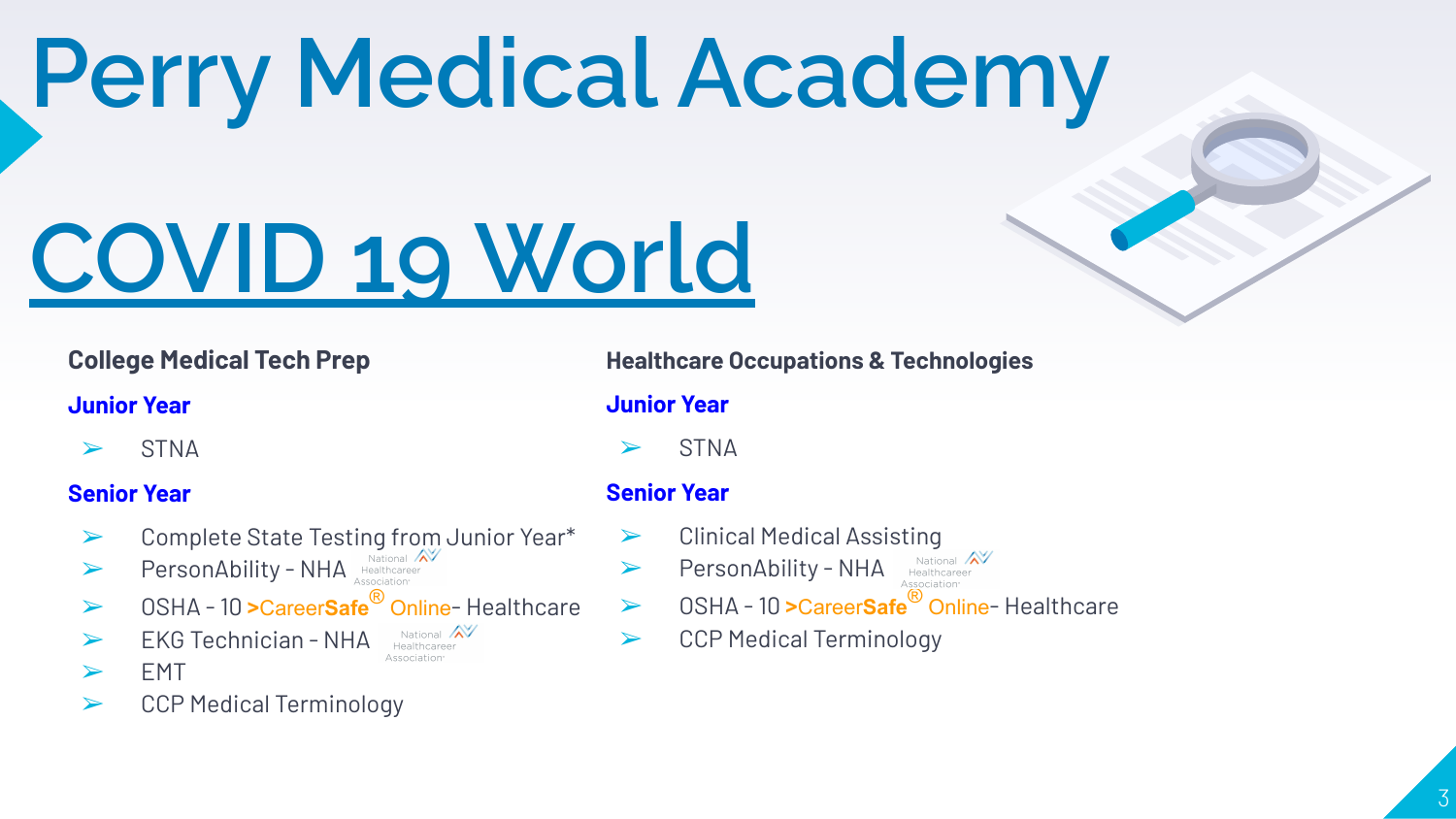### **How can we observe student skill practice?** ▸ Students given skill practice bags for home ▸ Skill practice at home after watching a video skill demo ▸ Student video records their own skill performance and submits online *\*Aultman College - Canton, Ohio* **Remote Learning & Career Tech**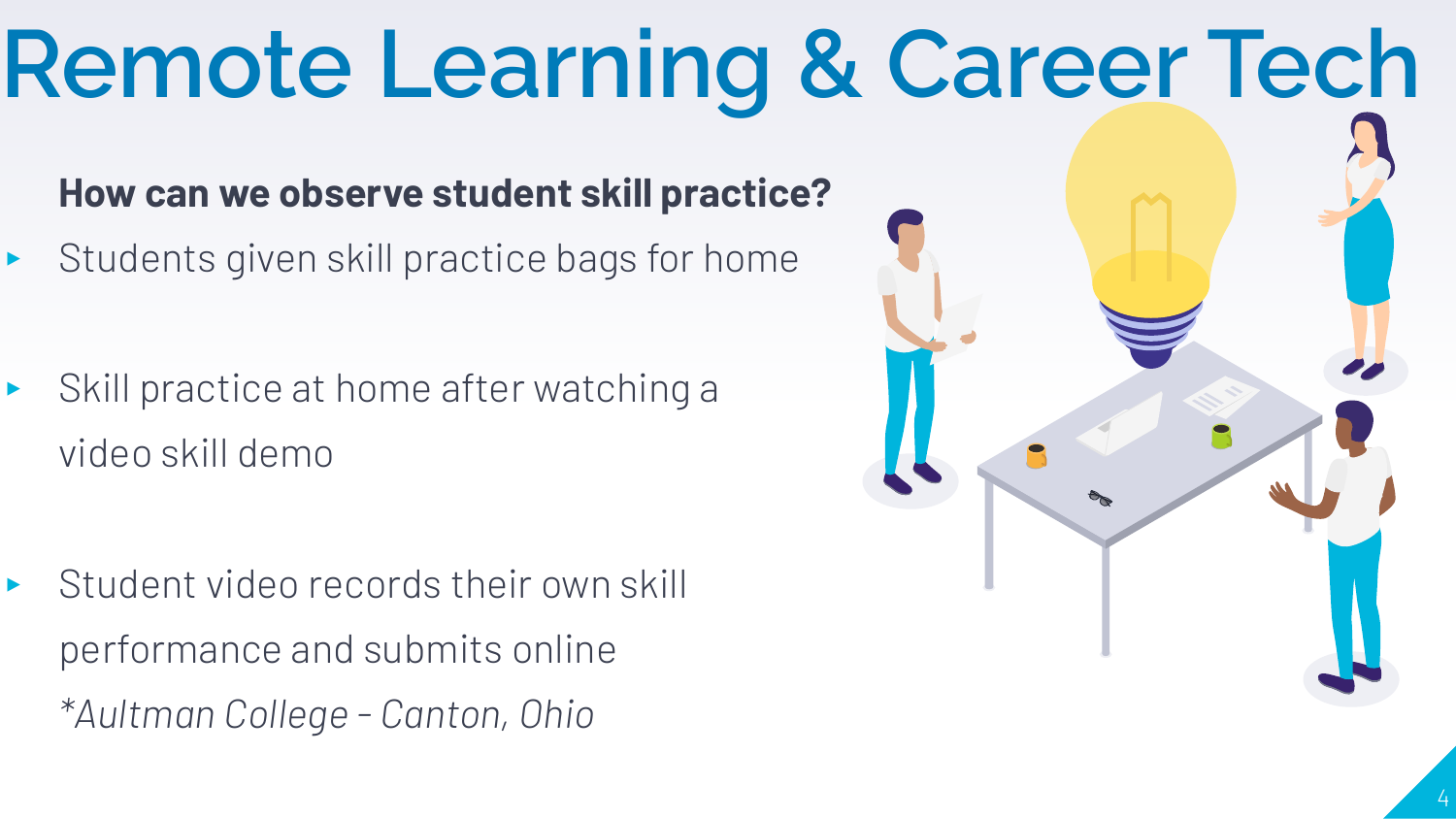

<https://www.nhanow.com/> Sarah.Freyman@nhanow.com



<https://ditchthattextbook.com/back-to-school/>



<http://www.careersafeonline.com/> Sharyn.Fisher@careersafeonline.com







**Google Meet** 

Not endorsing or promoting the listed organizations.